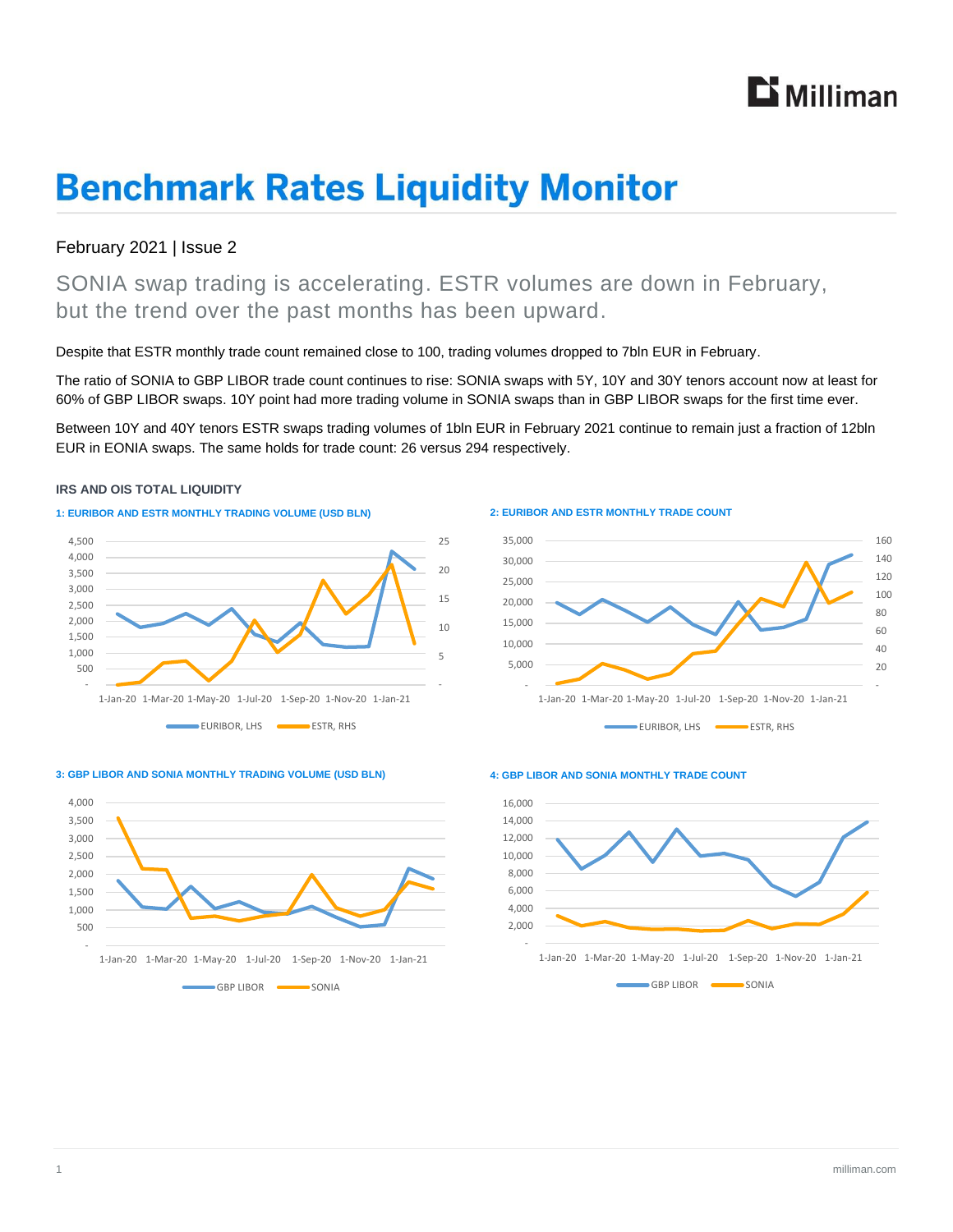### **IRS AND OIS LIQUIDITY PER TENOR**

#### **5: ESTR AND EONIA OIS TO EURIBOR IRS MONTHLY VOLUME RATIO**



**6: ESTR AND EONIA OIS TO EURIBOR IRS MONTHLY TRADE COUNT RATIO**



#### **7: SONIA OIS TO GBP LIBOR IRS MONTHLY VOLUME RATIO**



### 100%

**8: SONIA OIS TO GBP LIBOR IRS MONTHLY TRADE COUNT RATIO**



#### **EUR OIS LIQUIDITY - FEBRUARY 2021**

#### **9: ESTR VS EONIA TRADE VOLUME PER TENOR, FEBRUARY 2021 (EUR BLN) 10: ESTR VS EONIA TRADE COUNT PER TENOR, FEBRUARY 2021**